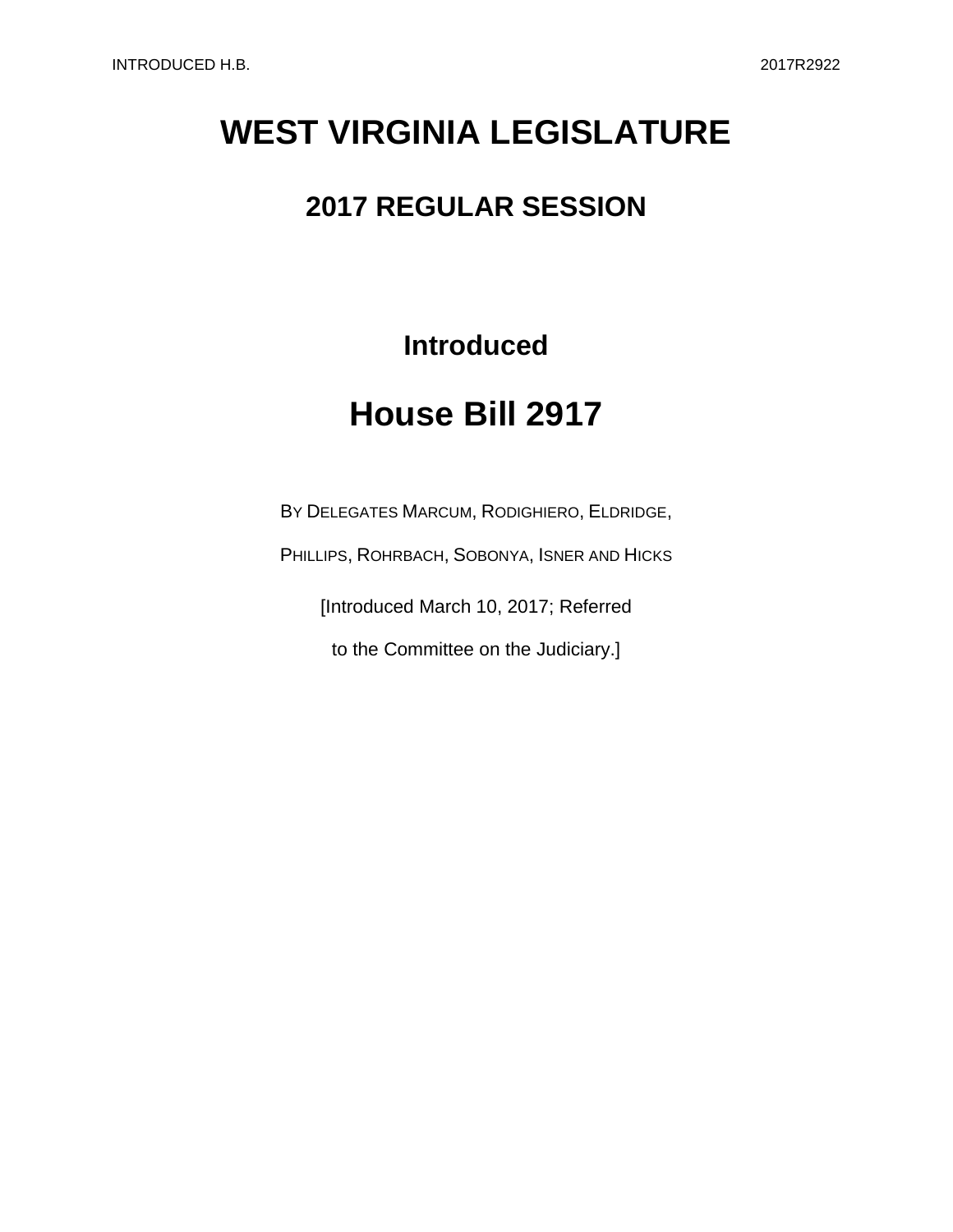INTRODUCED H.B. 2017R2922

| $\mathbf{1}$   | A BILL to amend and reenact §61-2-30 of the Code of West Virginia, 1931, as amended, relating    |
|----------------|--------------------------------------------------------------------------------------------------|
| $\overline{2}$ | to changing the Unborn Victims of Violence Act to the Unborn Victims of Abuse Act; adding        |
| 3              | that a "person" is also exempt from a certain provision of the act; and defining the term        |
| 4              | "person."                                                                                        |
|                | Be it enacted by the Legislature of West Virginia:                                               |
| $\mathbf 1$    | That §61-2-30 of the Code of West Virginia, 1931, as amended, be amended and                     |
| $\overline{2}$ | reenacted to read as follows:                                                                    |
|                | <b>ARTICLE 2. CRIMES AGAINST THE PERSON.</b>                                                     |
|                | §61-2-30. Recognizing an embryo or fetus as a distinct unborn victim of certain crimes of        |
|                | violence against the person.                                                                     |
| 1              | (a) This section may be known and cited as the Unborn Victims of Violence Domestic               |
| $\overline{2}$ | Abuse Act.                                                                                       |
| 2              | (b) For the purposes of this article the following definitions shall apply: <i>Drovided</i> That |

 (b) For the purposes of this article, the following definitions shall apply: *Provided,* That these definitions only apply for purposes of prosecution of unlawful acts under this section and may not otherwise be used: (i) To create or to imply that a civil cause of action exists; or (ii) for purposes of argument in a civil cause of action, unless there has been a criminal conviction under this section.

 (1) "Embryo" means the developing human in its early stages. The embryonic period commences at fertilization and continues to the end of the embryonic period and the beginning of the fetal period, which occurs eight weeks after fertilization or ten weeks after the onset of the last menstrual period.

 (2) "Fetus" means a developing human that has ended the embryonic period and thereafter continues to develop and mature until termination of the pregnancy or birth.

(3) "Person" has the same meaning as it has elsewhere in this code.

 (c) For purposes of enforcing the provisions of sections one, four and seven of this article, subsections (a) and (c), section nine of said article, sections ten and ten-b of said article and